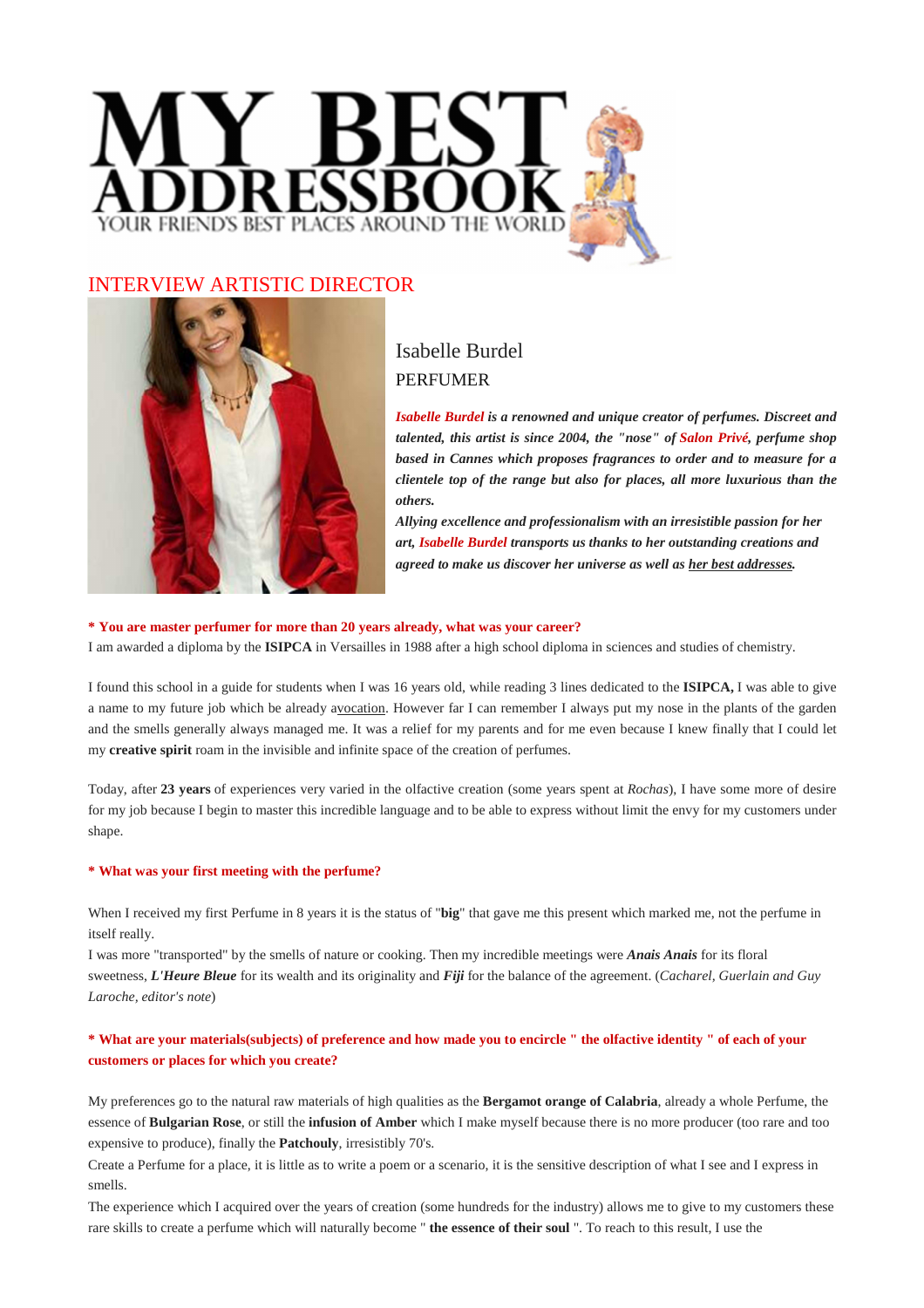correspondences with colors, the materials, the culinary tastes a lot... For example, I ask to a customer for what he likes eating in the breakfast, if he prefers the cotton or the silk, the white or the green, and lstep by step, through this discussion, I manage to establish links with raw materials which I assemble. The fittings come then, the first creations are worn, a perfume goes to you or not as a clothe. The customer delivers me his comments and that of his circle of acquaintances and I refine the creation until the Perfume is in perfect harmony with the person. I also listen to what we do not say to me, but that, it is my trade **secret**!

#### **\* Your luxury, it is what?**

Be able to keep the free spirit...

#### **\* What are your projects to come?**

By the end of the year I am going to widen my range of " *Perfumes ready-to-wear* " with a male fragrance, 1 or 2 others feminine, 2 Perfumes for children, as well as perfumed candles.

For **Salon Privé**, Perfumes Designs and Unique, I pursue my olfactive creations for the rare and confidential spaces, so of course as the creations of Perfumes for the private individuals.

#### THE ADDRESSES



### *Château Saint Martin & Spa*

" I like this historic, fresh and green place, where everything is soothing. We take advantage of the spa then we take a light meal in the magnificent garden, under olive trees, prepared by the chef Yannick Franques (2 stars) ". Ideally situated on the Côte d'Azur, this magnificent domain overhangs the city of Vence. The luxurious rooms

saw on the sea and the establishment also proposes villas situated on a private hill. L'Eau de Vence, perfume created by Isabelle Burdel, embalms places ... A magical moment.

*2490 Avenue des Templiers, 06142 Vence +33 0 493580202 http://www.chateau-st-martin.com/fr*

#### *Hôtel du Cap-Eden-Roc*

" Which happiness to have an aperitif in the evening on the terrace of the mythical Eden-Roc on the Cape of Antibes with a delicious Bellini in the fresh peach ". Situated halfway between Nice and Cannes and so giving onto the sea, The Eden Rock is a magnificent hotel! Surrounded with greenery, the hotel provides you with a

gourmet restaurant in front of the sea, a swimming pool with overflowing, a fitness center with sauna, 5 tennis courts... For your biggest pleasure.

> *Boulevard kennedy, 06601 Antibes +33 (0)4 93 61 39 01 http://www.hotel-du-cap-eden-roc.com/fr/index.php*



## *La Place des Mougins*

" I like having dinner to the restaurant " La Place de Mougins " to Mougins, the cooking is there delicious! " The house is unrecognizable after its renovation and is revitalized by Denis Fétisson today! This table falls of the gastronomic heart in the village thanks to an original concept, the product in the honor. Every month, the chef chooses a product according to the season, and puts it in the honor by declining a tasting menu at the looks of fireworks for the

palace. Delicious!

*Place du commandant Lamy, 06250 Mougins +33 04.93.90.15.78 http://www.laplacedemougins.com/index.php?langue=fr*